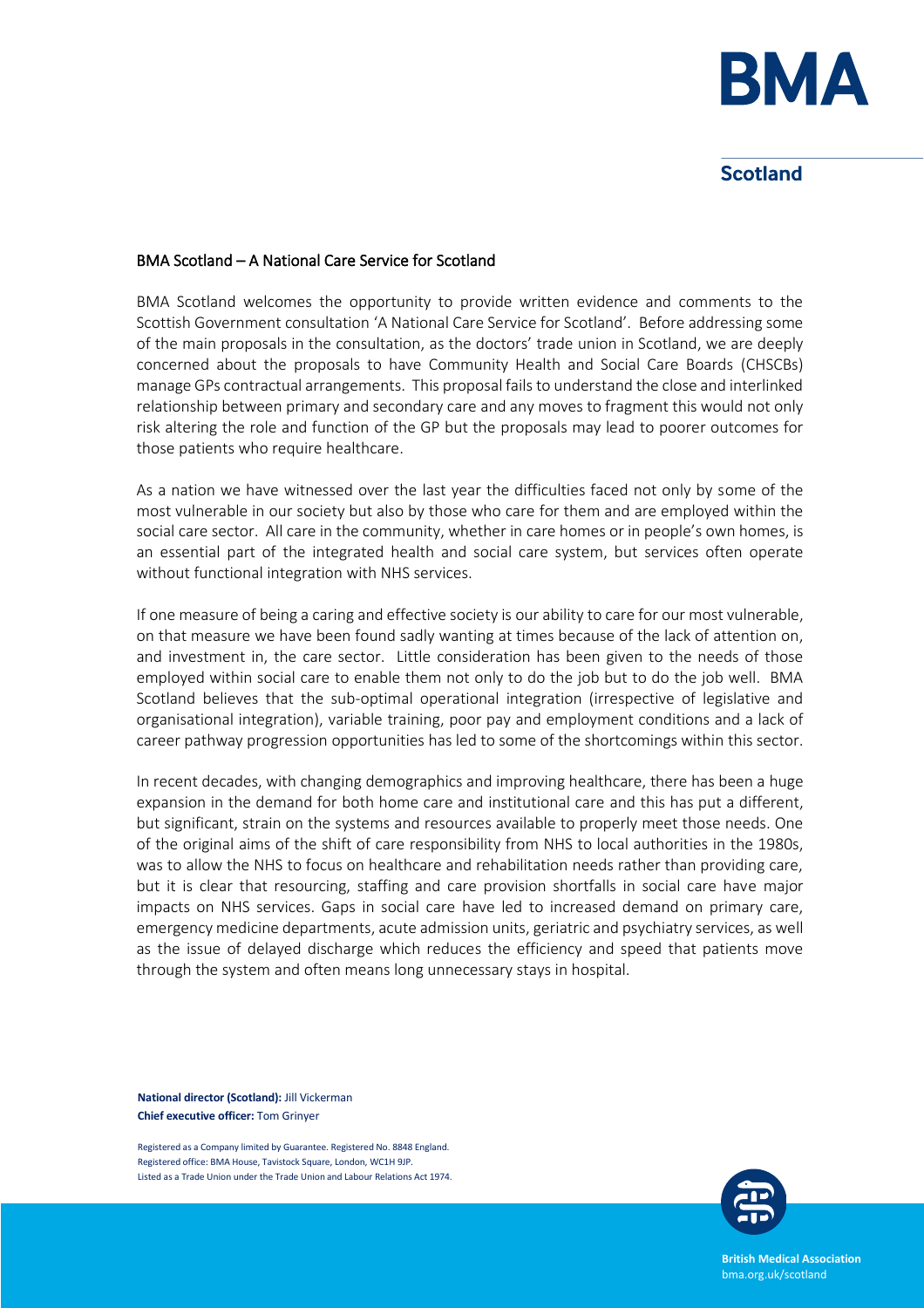BMA Scotland welcomes the work being carried out to reform and improve care in the social care sector; it is important for society that we look to protect and care for our most vulnerable, in the best possible way and ensure their rights and needs are addressed and met. But it is also important for the sustainability of the NHS that we examine the relationship between the two sectors, to find better ways to integrate work and share data, when appropriate.

It is vital that plans for a National Care Service are viewed in this context – and are interrogated robustly to ascertain whether they will deliver the aims and improvements we have set out. The move to a National Care Service does have potential to deliver clearer lines of accountability for the sector, although it will need to be implemented carefully, avoiding the kind of arbitrary target driven approach we have seen in the NHS, which too often is responsible for poor culture and behaviours which focus on blame rather than openness and learning. An NCS also has the potential to create more comprehensive national planning for the sector and improved terms and conditions and training for staff. However, it will also be a complex and challenging programme of reform that will require considerable investment of time, resources and finances.

As a result, there are key questions and concerns that need to be considered as this proposal progresses and is considered further. There is no doubt that improvements in social care, and its links with both primary and secondary health care have the potential to improve anticipatory and preventative care provided in particular to older people and as a result considerably ease the pressure on the health service as a whole. However, any changes need to be allowed considerable time to bed in and they must not be allowed to compromise already hugely stretched NHS budgets. Of course, we need to move away from a siloed approach to funding – but equally we cannot avoid the conclusion that a considerable increase in funding is needed to the total provided across the whole system – and large programmes of reform can prove an expensive drain on resources. Equally to pursue that theme, there are no doubt improvements that can be made to the interfaces across health and social care – and primary and secondary care, but we must not allow any reforms to make these relationships more complex, hard to navigate and as result less effective and joined up for patients.

As these proposals progress we anticipate there will be more and fuller opportunities to expand on these points as more detailed proposals come forward. In the meantime, below we have responded to the specific areas in the consultation which are of particular concern to our members, or where BMA Scotland believes further consideration is required. This has been done in the order that the consultation has addressed each area and not in order of the importance of our concerns.

## Using data to support care

BMA Scotland strongly agrees that with appropriate safeguarding and resourcing, there should be a nationally-consistent, integrated and accessible electronic social care and health record. We also strongly agree that with secure access agreements and audit trails, information about health and care needs being shared across the service that support an individual, would improve coordination.

Consideration must be given to the potential for public concerns about the wider sharing of what is often very sensitive data. Measures will need to be taken to alleviate any impact that these concerns might have on a patient's willingness to share information even with clinicians who need it in order to deliver appropriate health care.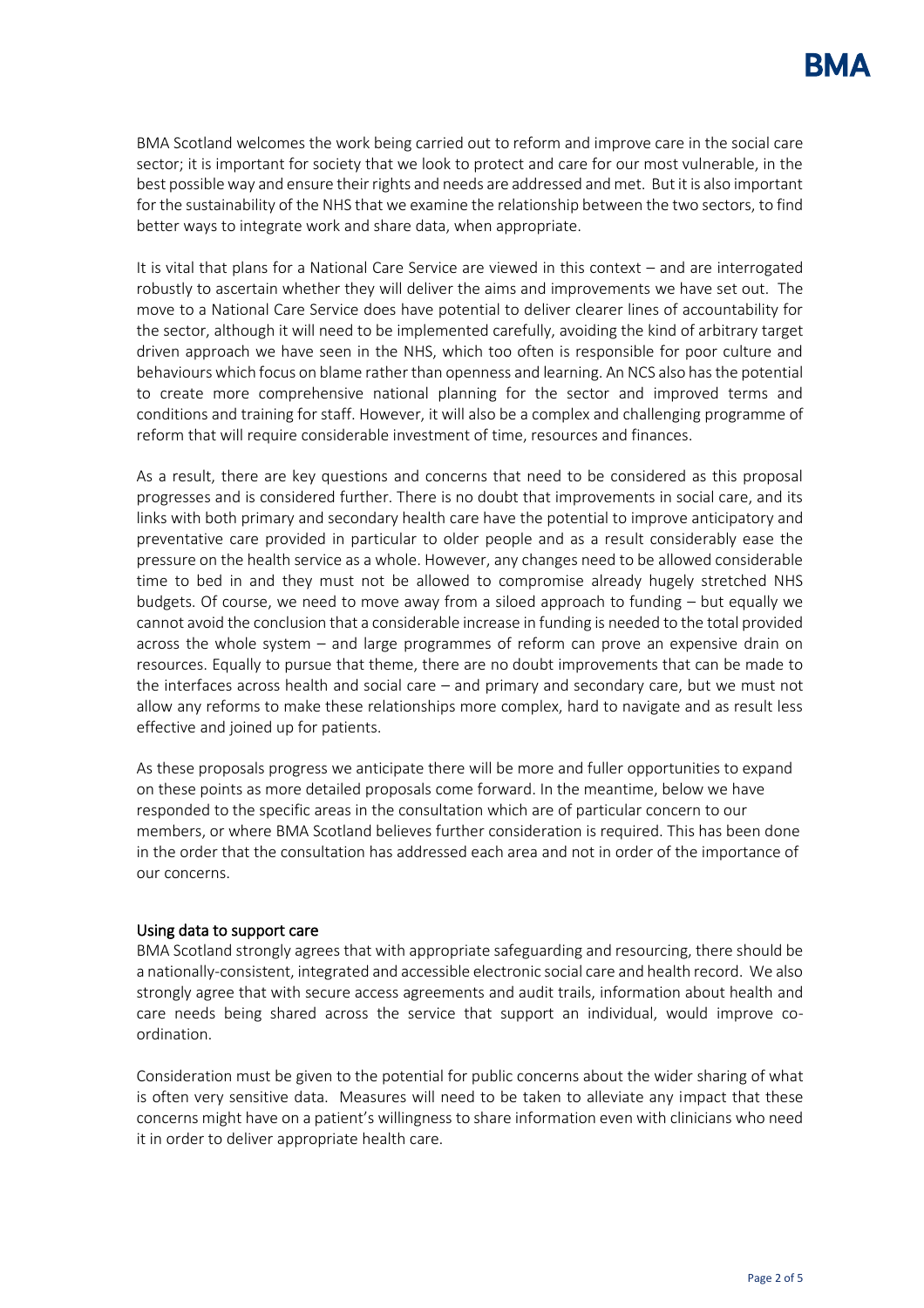As it stands, much of the information and data recorded in social care is done so in silos and not shared across the system. Before we are able to identify clear gaps within that, we need to have a better understanding across the board of what data is collected and how: only then can we consider what the gaps are and the most appropriate way of filling them. Any additional data that needs recorded, while useful, will require additional resource and agreement on who will be able to assume that role. BMA Scotland believes that there needs to be further consideration about whether legislation is required, we would be concerned that some "required" information may not be appropriate or needed for all service users within the system, any legislative requirement for recording data or information may become a bureaucratic burden and create additional pressure, that in turn would take resource away from other activities or functions that are not required in statute but appropriate for individual needs.

## **Healthcare**

BMA Scotland does not believe that Community Health and Social Care Boards managing GPs contractual arrangements would be beneficial to patients, primary care services or how primary care works within the NHS. It is important that health and social care providers communicate and collaborate for the benefit of patients but this does not require moving GP contractual arrangements from health boards to CHSCBs. Doing so risks altering the role and function of the GP and changing the emphasis on what general practice would be expected to deliver. It is vital that general practice remains the integral part of the NHS that it is. These proposals may lead to poorer outcomes for those patients who require healthcare which is not also associated with delivery of social care services.

Under current arrangements, GPs are a central part of the NHS and to remove them from their integral place as part of that model would only undermine the clinical links and relationships that they have as part of that service. It has often been said that general practice is the backbone of the National Health Service; to remove it from the NHS would seriously jeopardise the complicated interface and collaborative working with secondary care and acute services, which is by far the biggest stakeholder of primary care. The majority of patients that come through primary care, that need further referral are to secondary care and acute services, and we are very clear that nothing must undermine that relationship or damage the clinical care governance arrangements.

Much work has been done in recent years between BMA Scotland's GP committee and the Scottish Government to create and work towards implementing the 2018 GMS contract – agreed with the Scottish Government, the new contract sees the role of the GP as that of an 'Expert Medical Generalist' (EMG), this involves interfacing and leading multidisciplinary teams (MDTs) which includes some social care services but the GP does not provide social care. One of the primary aims of the new contract is to encourage recruitment to, and increase the attractiveness of, general practice. There has been real concern that if the role of the GP was being seen as the poor relation within the medical profession, excessive bureaucracy, increasing workload pressures, with much of their time being spent managing social as opposed to medical issues and not being respected for the overarching expertise in managing a long list of medical conditions, illnesses and sickness in the community, then doctors may stop choosing it as a career. A considerable focus of the 2018 contract was for Integrated Joint Boards (IJBs) and health boards to establish themselves as alternative service providers in primary care – for example in vaccinations and pharmacotherapy – thus allowing GPs to use their skills, training and experience as EMGs to focus on complex care and whole system quality improvement and clinical leadership, among other priorities. There is a very real concern that the proposals set out in this consultation would undermine that role and damage the parity that general practice has with acute care returning the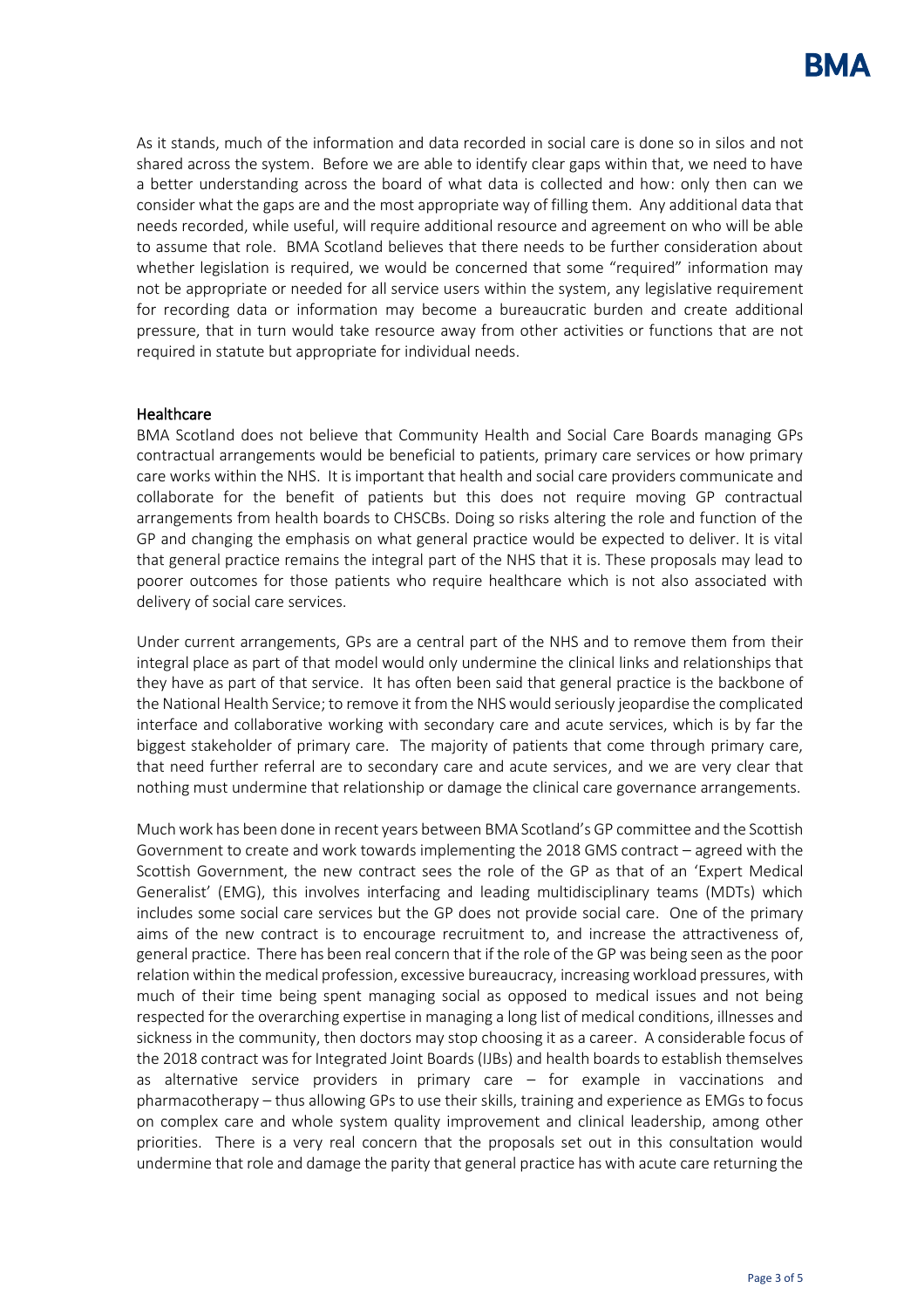GP to being a poor relation within the health care structure. And while we expect that the new contract will go a long way to improve community health care management, we still are far from implementing the contract in its entirety. The new contract needs time to take shape and to implement the change needed by allowing GPs to work within MDTs, to ensure that patients access the right person for their needs. That model demands good relationships and integration with Social Care services, a process that has begun through the new contract partly through the introduction of community link workers, but it requires general practice to be part of the NHS.

Recruitment and retention to general practice is still a huge concern and it has been further exacerbated by the COVID19 pandemic. BMA Scotland is concerned that rather than tackle the issues around increasing recruitment and making general practice attractive, this attempt to reorganise primary care not only won't resolve the issues, but it will do irreversible damage to the integrity of general practice as part of the NHS. Doctors feel very strong loyalty towards a National Health Service and being a part of that institution. Removing GPs from that is very likely to erode that relationship and decrease the attractiveness of general practice to medical students. We have already had concerns raised by our membership that having this discussion and the manner in which is being conducted, is already causing damage to the attractiveness of the specialty.

If we want CHSCBs to better support integration with hospital-based care services then there needs to be established fully supported local interface groups between social, primary and secondary care, to agree end-to-end patient care pathways. For that to work then there needs to stop the fear of a loss to budgets. Any shift to care or ways of working will initially require stability across budgets before it can be identified where the shifts to spending flow need to move.

# Mental Health Services

Many of the elements of mental health care outlined for delivery under the National Care Service work closely with in-patient mental health services within the NHS. For example, many psychiatrists work between both community and in-patient mental health services, having a single contract with the health board. This allows for much easier and more efficient movement between the services, ensuring better outcomes for patients and cross departmental working. Our members have highlighted concerns with tensions that might arise should community mental health move to the NCS and fragment the relationship between community and in-patient mental health service. Similar to the point outlined with moving GPs to CHSCBs, moving doctors who work in mental health to be managed by social care rather than NHS would most certainly change how those specialties are regarded by the medical profession and potentially make them less attractive. COVID19 has highlighted to society the great pride that people working in the NHS have in that institution and there is a very real fear that moving people out of that employment structure will damage the desire to work in that field.

Moving the management of community mental health services into NCS and splitting it from inpatient services in NHS will not be an effective way of ensuring that mental health service under the NCS is linked to NHS. This is particularly important for psychiatrists, many of whom work in both services, with a single contract with the Health Board. The creation of local interface care pathways groups, that meet regularly to agree how patients' needs are best met would have the greatest affect.